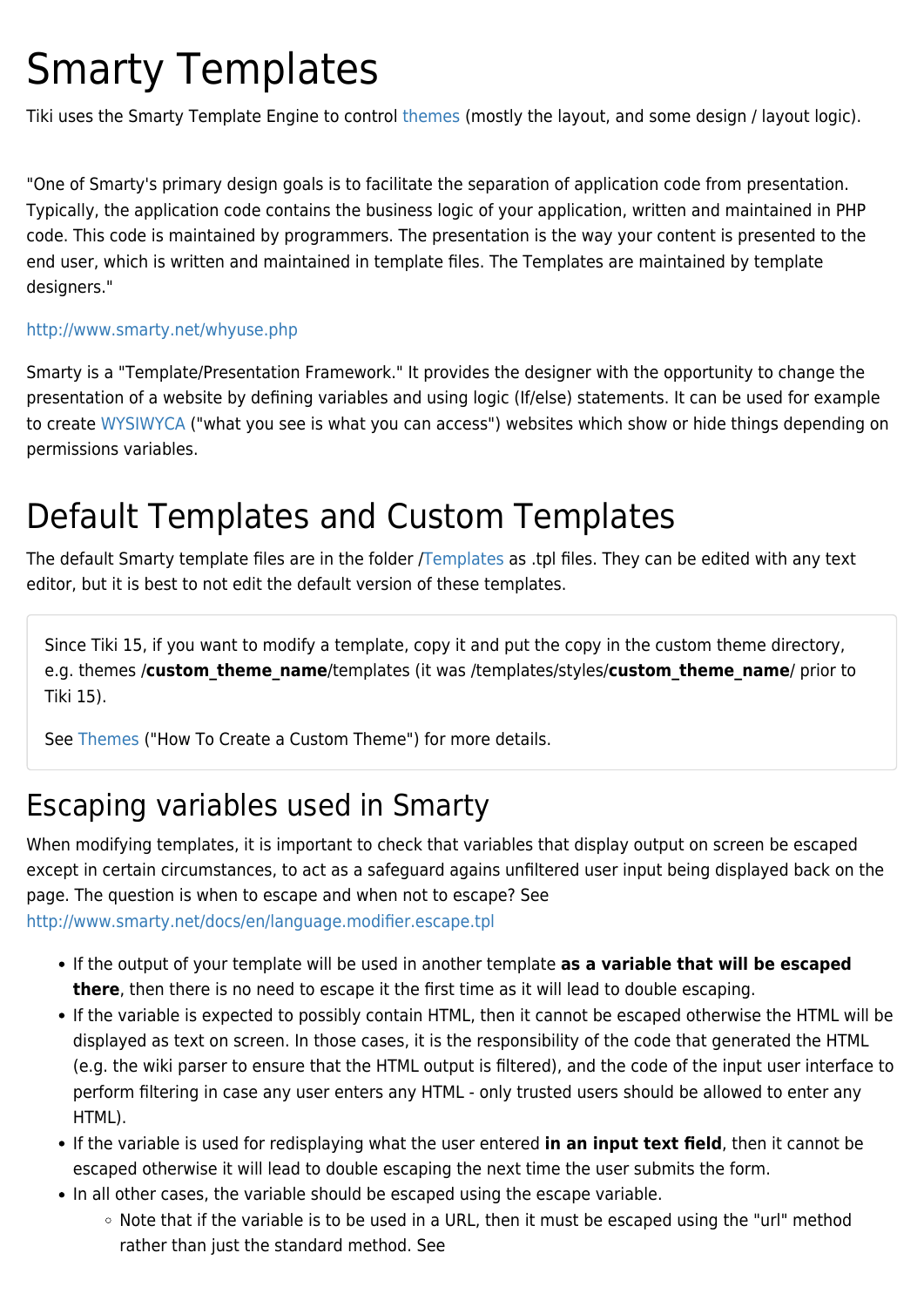#### Tips

- use the **{literal} {/literal}** tag to escape Smarty parsing for a block of code, e.g. for a javascript
- **{\* comment \*}** is used for commenting in smarty
- **{tr}some text{/tr}** is used for strings in the UI that are intended to be translated into other languages (see [Internationalization\)](https://doc.tiki.org/Internationalization).
- use the **{wikiplugin} {/wikiplugin}** tag to include a [wiki plugin](https://doc.tiki.org/Wiki-Plugins)

```
e.g. for nesting trackerlist plugins, use in a trackerlist's template:
```

```
{wikiplugin _name=trackerlist ignoreRequestItemId=y trackerId=X filterfield=Y
filtervalue="{$your_var}"}{/wikiplugin}
```
Note: when a plugin takes values in its **body**, e.g. [PluginMouseover](https://doc.tiki.org/PluginMouseover), this content should go between the opening and closing **wikiplugin** tags (this comes from the fact that smarty "block" objects have a body between the open and close tags):

{wikiplugin \_name=mouseover label='Hello' offsetx='4' offsety='15'}{\$your\_content}{/wikiplugin}

- add **&show smarty debug=1** to the real url to inspect smarty variables e.g. http://www.example.com/tiki-index.php?page=examplepagename&show\_smarty\_debug=1
- use **{wiki}wiki syntax here{/wiki}** to put wiki syntax in smarty templates

## Samples Wikiplugin group

The wiki plugin group can be used the same way if you need to set it without an alternative to the condition ({else})

```
{wikiplugin _name='group' groups='Admins'}
 I'm a member of the admins group
{/wikiplugin}
```
However using {ELSE} like you would in the wiki syntax will break the code. In that case of an alternative to a condition you need to write the condition as follow:

```
{if 'Admins'|in_group}
  I'm a member of the admins group
{else}
I'm not a member of the admins group
\{/if\}
```
Using smarty modifier (number format) with data from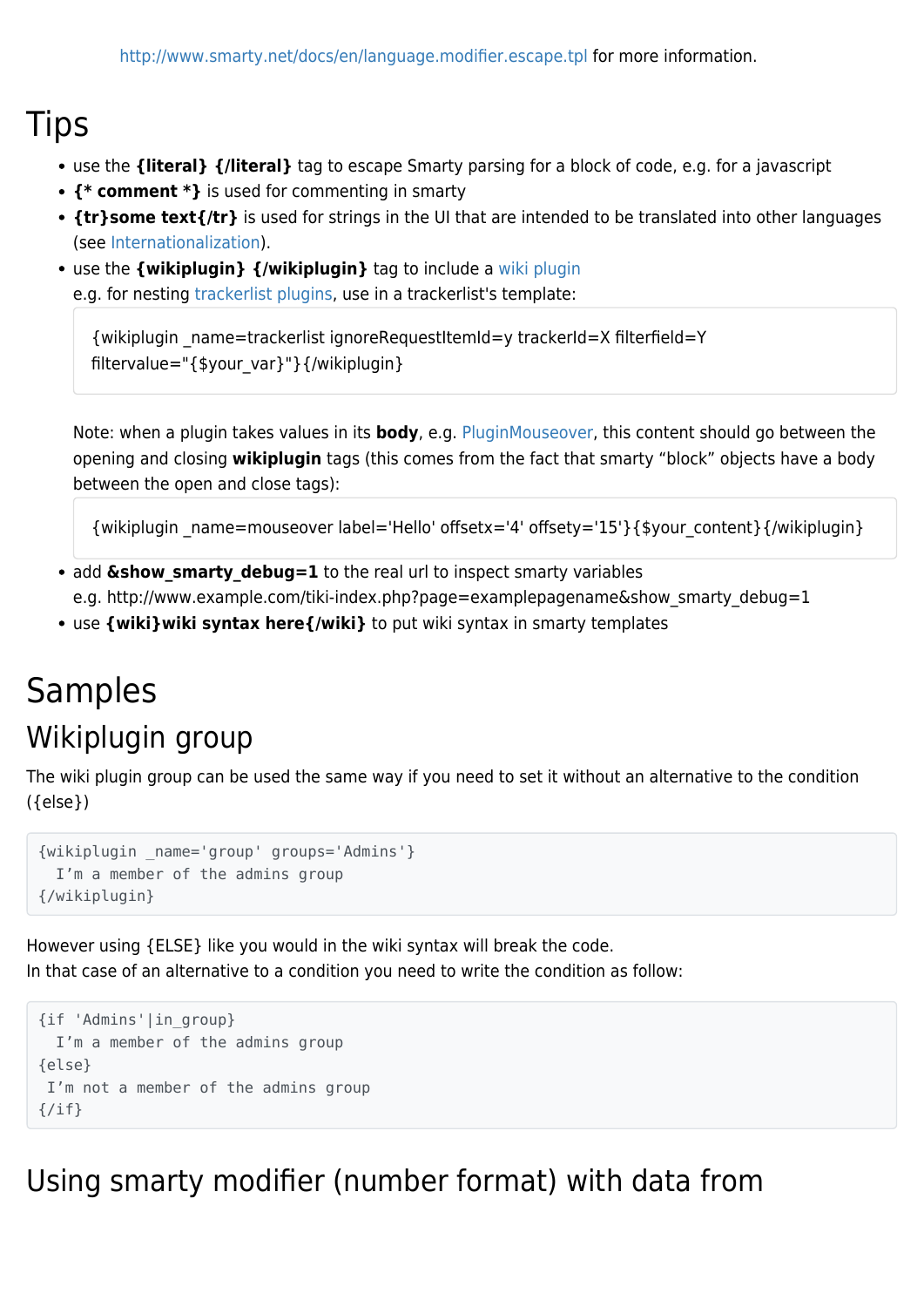### a pluginList

You can't use directly the modifier

|number\_format

in a smarty template on a formatted field from a pluginList. IE:

```
{$row.prix|number_format}
```
You need to use it on the direct value from the tracker :

```
{$row.tracker_field_catalogueDesBiensPRIX|number_format}
```
### Use an URL parameter assigned to a smarty variable

With {\$smarty.get.urlParameter} is possible to use an URL parameter directly into your smarty template. IE: Using a list plugin you generate your URL with an URL parameter like:

<a href="holidays-camps-childrenList?holiday={\$row.tracker\_field\_holidaysReference}">

#### that will generate

<https://yourTiki.com/holidays-camps-childrenList?holidayReference=Christmas>

In your smarty template you can reuse then the value to display it or embed a second wikiplugin list

```
{filter field="tracker_field_holidaycampsNameReference"
exact="{/literal}{$smarty.get.holiday}{literal}"}
```
#### Using the Tiki language preferences

You can use the selected language to control what is displayed or used in embedded wikiplugin (like an embedded wikiplugin List)

```
Using the language preferences
```

```
{if $prefs.language eq fr}Montre ca {else} Show this {/if}
```
# See also

• [PluginSmarty](https://doc.tiki.org/PluginSmarty)

# More information

- <http://www.smarty.net/crashcourse.php>: Crash Course in Smarty
- <http://www.smarty.net/manual/en/>: Smarty Manual
- <http://themes.tiki.org> a resource for Tiki theme designers.

# Alias

 $\bullet$  [tpl](https://doc.tiki.org/tpl)